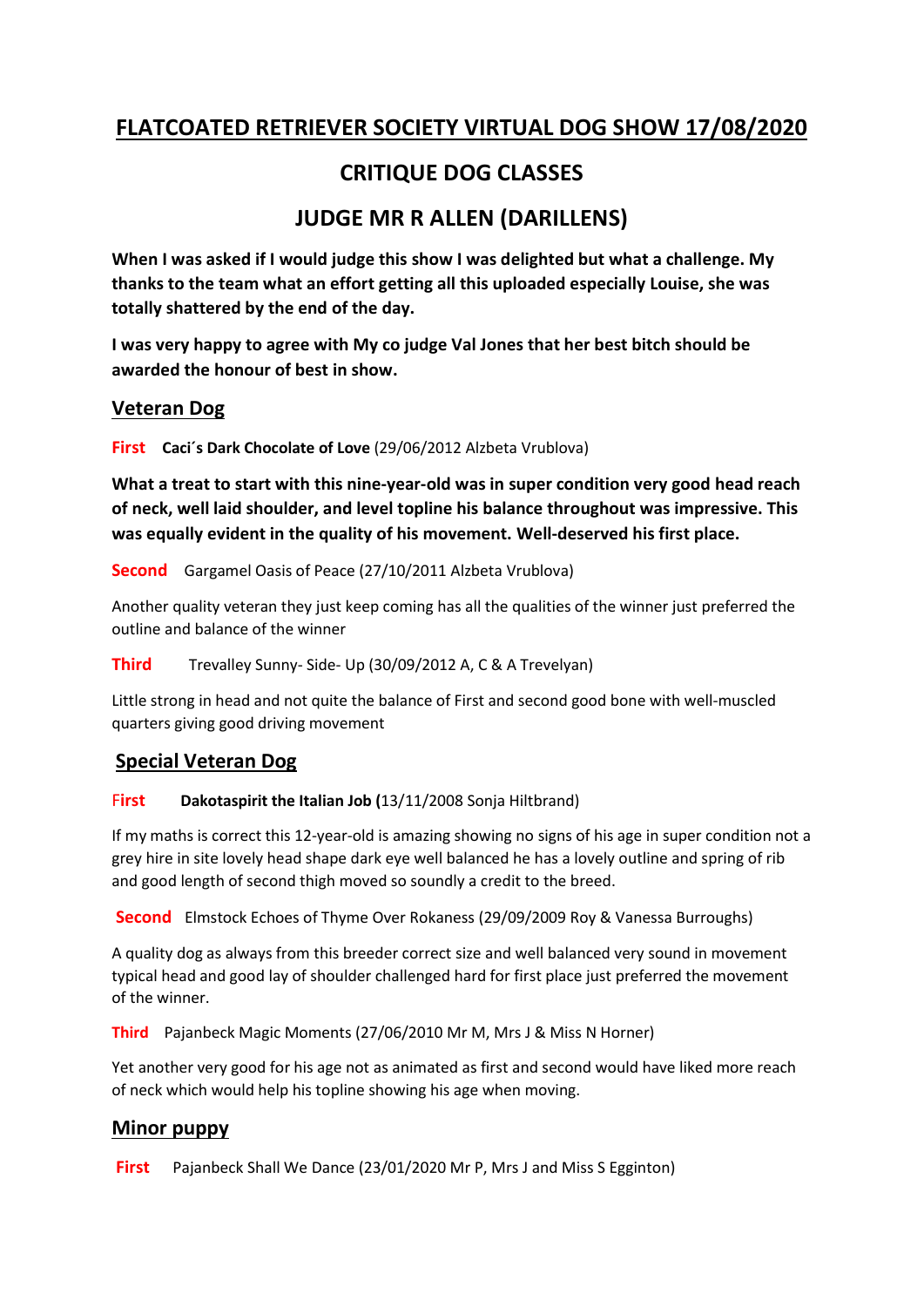An eye-catching puppy quite mature for his age very good in outline excellent reach of neck and good in fore-quarters level top line and correct tail set very mature for his age look forward to seeing his progress in the future.

Second Bochilbarley Harvest Moon with Moontorn (14/11/2019 Penny & Abby Bellamy)

## Puppy

First Lizzlog By Candlelight (26/09/2019 Sandie Jackson Mrs L Walker)

Very mature youngster presented a pleasing outline liked his head and good well laid shoulders which automatically gives a level top line coupling and second thigh very good which provided sound driving movement from the rear.

Second Gemswin Glorious (30/09/2019 Mrs H & Mrs Mr PJ Mcduel)

A balanced dog with a good outline when he eventually settled plenty of bone and strong hindquarters movement difficult to assess due to his boisterous behaviour

Third Vynesbrook Blu Bayou (27/10/2019 Richard & Ros Weddell

Another very mature puppy good head would have preferred more reach of neck which would provide a better lay of shoulder good in hindquarters movement erratic due to his exuberance

#### Junior

#### First Hopevalley Morning Circus (30/07/2019 Mandy Romeo-Dieste)

A balanced dog with a pleasing outline racy and sleek typical head well laid shoulder and good spring of rib strong in hind quarters providing sound driving movement gleaming coat finished off this Lovely young dog.

Second Ruddleberry True Swift (23/04/2019 Mrs E Beeney)

Racy and well-balanced typical head dark eye and a good reach neck level topline just with a broken coat over croup hides the tail set. Well-muscled hind quarters moved soundly in both directions.

Third Pride of Greenyard Boscarelli de Ferrari (6/02/2019 Kirsten & Matthias Eichler)

Another quality youngster in this class not as mature as first and second, but surely has a promising future.

#### Special Yearling Dog

First Blacqlabel Stares N Whisprs (AI) 16/02/2019 Kirsten & Matthias Eichler)

Alone in this class Liked his head and front construction very good hind quarters presented a balance and pleasing outline.

#### Graduate Dog

First Aquarius Black Brianta (03/03/2017 Miss T Fudge and J Gladson

Tis dog presents a very pleasing outline when standing lovely moulded head dark eye excellent fore chest providing a good lay of should on to a level topline hind quarters deep and well-muscled